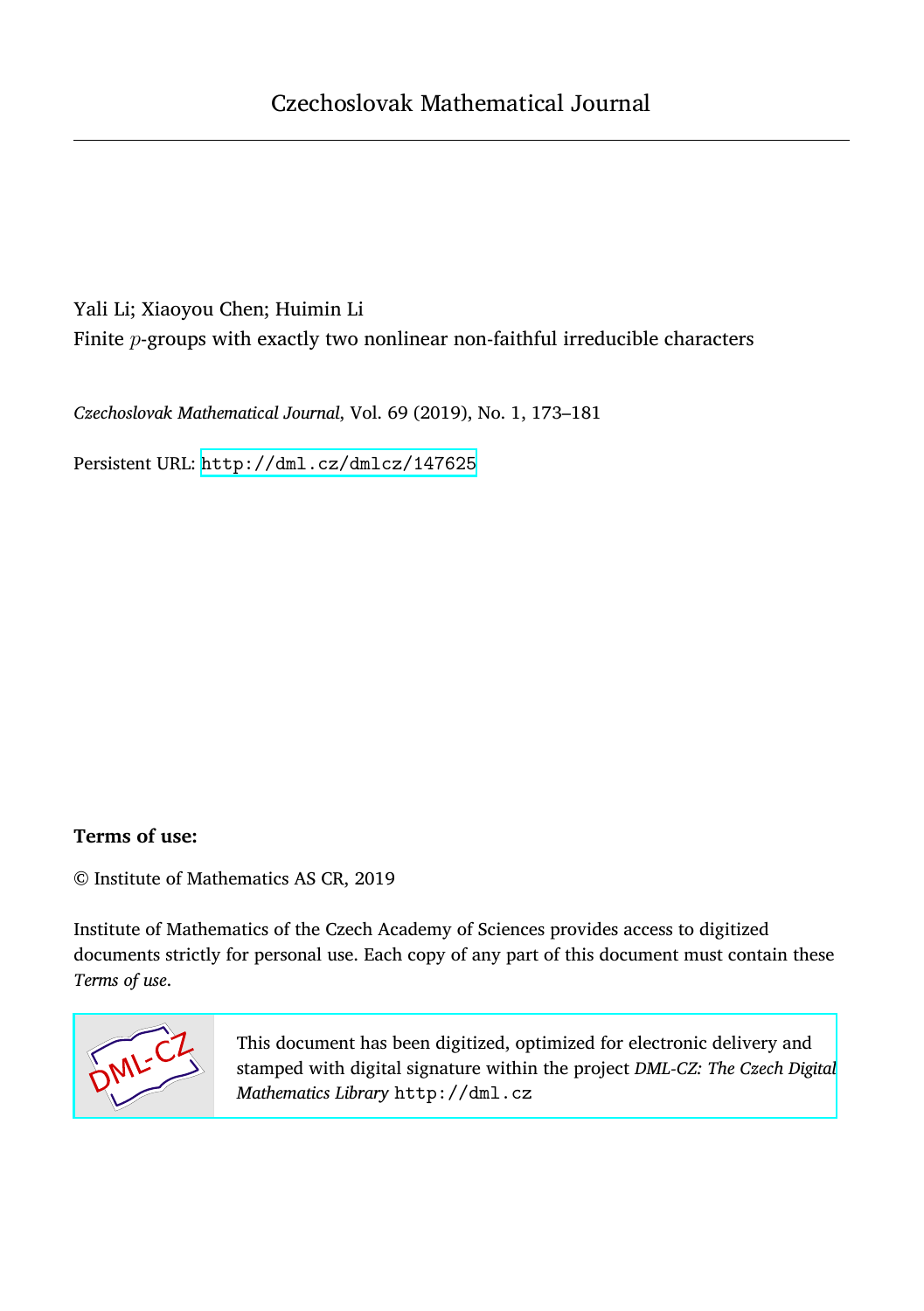## FINITE p-GROUPS WITH EXACTLY TWO NONLINEAR NON-FAITHFUL IRREDUCIBLE CHARACTERS

YALI LI, Kunming, XIAOYOU CHEN, Zhengzhou, HUIMIN LI, Kunming

Received May 17, 2017. Published online July 23, 2018.

Abstract. Let G be a finite group with exactly two nonlinear non-faithful irreducible characters. We discuss the properties of  $G$  and classify finite  $p$ -groups with exactly two nonlinear non-faithful irreducible characters.

Keywords: p-group; nonlinear irreducible character; non-faithful character

MSC 2010: 20C15

## 1. INTRODUCTION

Iranmanesh and Saeidi [4] studied finite groups with exactly one nonlinear nonfaithful irreducible character. And Saeidi [6] classified solvable groups with a unique nonlinear non-faithful irreducible character. We consider the following case in this note.

 $Hypothesis$  (\*):

A finite group has exactly two nonlinear non-faithful irreducible characters.

Let G be a finite group with exactly two nonlinear non-faithful irreducible characters  $\chi_1$ ,  $\chi_2$ . Let  $K_1 = \ker \chi_1$ ,  $K_2 = \ker \chi_2$ , and write  $L = K_1 \cap K_2$ .

In this note, we will show some properties of groups which satisfy Hypothesis (∗). Our main conclusion is the classification of finite  $p$ -groups with exactly two nonlinear non-faithful irreducible characters. In fact, we have the following result.

The authors acknowledge the support of the NSFC (11701503, 11571129, 31360277). The second author was supported of China Scholarship Council, Funds of Henan University of Technology (2014JCYJ14, 2016JJSB074), Project of Department of Education of Henan Province (17A110004), Projects of Zhengzhou Municipal Bureau of Science and Technology (20150249, 20140970), Fund of Henan Province (162300410066).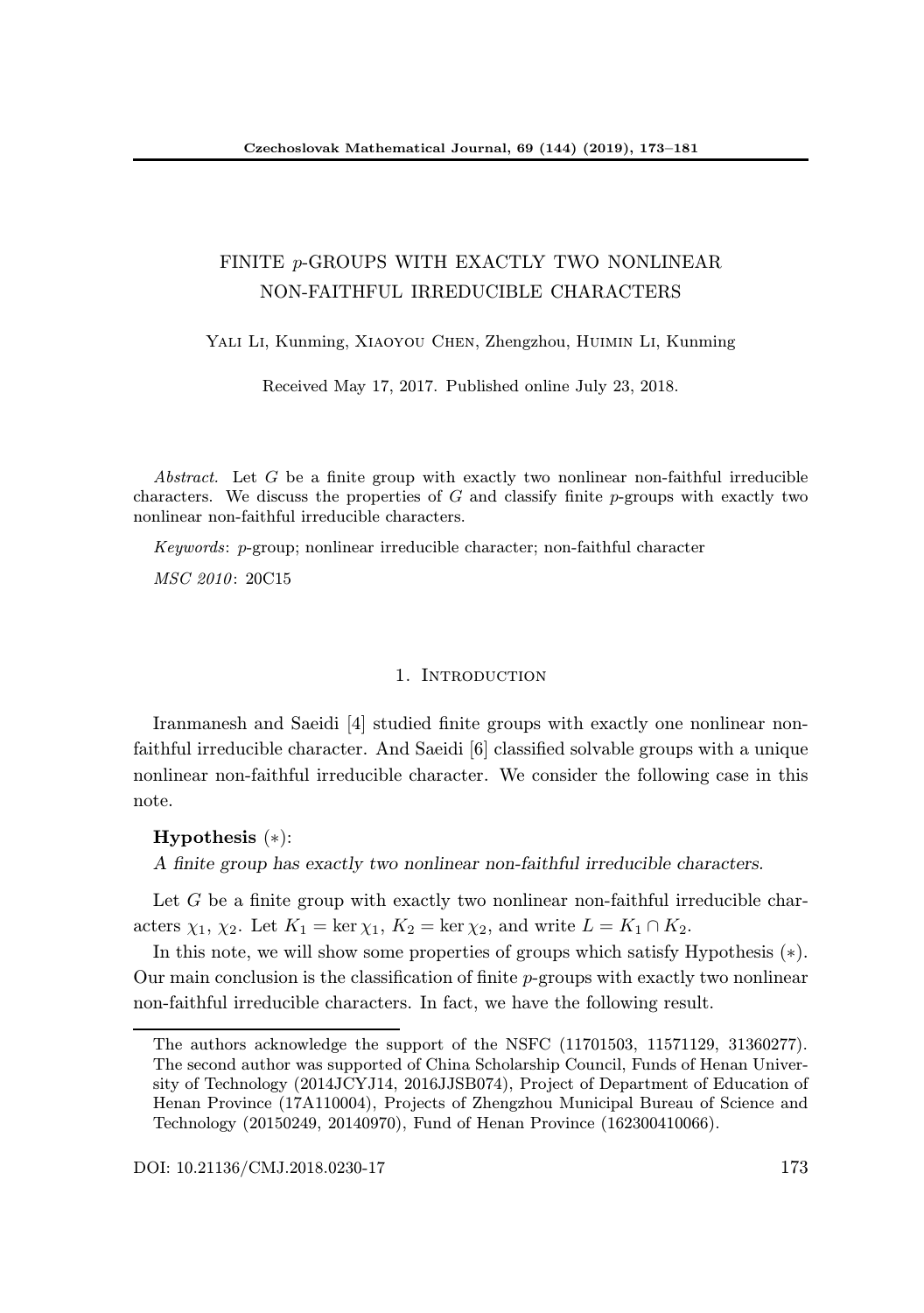**Theorem 1.1.** A p-group G has exactly two nonlinear non-faithful irreducible characters if and only if one of the following assertions holds.

- (1) G is a 2-group with nilpotence class 2,  $G/\mathbf{Z}(G)$  is elementary abelian,  $\mathbf{Z}(G) \cong$  $C_2 \times C_2$  and  $|G'| = 2$ .
- (2) G is a group of order 32 of nilpotence class 3 and  $\mathbf{Z}(G) \cong C_2$  or  $\mathbf{Z}(G) \cong C_4$ .
- (3) G is a group of order 81 of nilpotence class 3.

All groups considered in this note are finite. The notation and terminology are standard, and one can refer to [5] and [3].

### 2. Preliminaries

We first discuss the intersection of the kernels of irreducible nonlinear characters of a finite group. There is a modular form of the intersection of the kernels of irreducible Brauer characters in [8]. Moreover, in this section, we give some properties of groups which satisfy Hypothesis (∗), and state facts which are important to prove the main theorem of this note.

**Proposition 2.1.** Let  $\text{Irr}(G)$  and  $\text{Lin}(G)$  be the sets of irreducible characters and linear characters of a group G, respectively. If  $\mathrm{Irr}(G) \supsetneq \mathrm{Lin}(G)$ , then

- $(i) \cap$  $\varphi \in \mathrm{Irr}(G)-\mathrm{Lin}(G)$ ker  $\varphi = 1$ . In particular, if G has a unique nonlinear irreducible character  $\chi$ , then  $\chi$  is faithful; and if G has exactly two nonlinear irreducible characters  $\chi$ ,  $\varphi$ , then ker  $\chi \cap \ker \varphi = 1$ .
- (ii) if G satisfies Hypothesis (\*) and  $L > 1$ , then  $\mathbf{Z}(G)$  is cyclic, where  $\mathbf{Z}(G)$  is the center of G;
- (iii) if G satisfies Hypothesis  $(*)$ , then every normal subgroup of G not containing G' is among  $K_1$ ,  $K_2$  and L;
- (iv) if  $\mathbf{Z}(G) \neq 1$  and G satisfies Hypothesis (\*) and  $L > 1$ , then L is a minimal normal subgroup of G of a prime order. Moreover, if  $G' \cap L = 1$ , then  $G' \cap K_i = 1$ for  $i = 1, 2$ .

P r o o f. Write  $U =$  $\cap$  $\varphi \in \mathrm{Irr}(G)-\mathrm{Lin}(G)$ ker  $\varphi$  and  $h \in U$ . Then  $\varphi(h) = \varphi(1)$  for  $\varphi \in \text{Irr}(G) - \text{Lin}(G)$ . For any  $\lambda \in \text{Lin}(G)$ ,  $\lambda$  can act on  $\text{Irr}(G)$  by multiplication. Then  $\exists \theta \in \text{Irr}(G) - \text{Lin}(G)$  such that  $\varphi = \lambda \theta$ . Thus

$$
\varphi(1) = \varphi(h) = \lambda(h)\theta(h) = \lambda(h)\theta(1) = \lambda(h)\varphi(1), \quad \lambda(h) = 1.
$$

174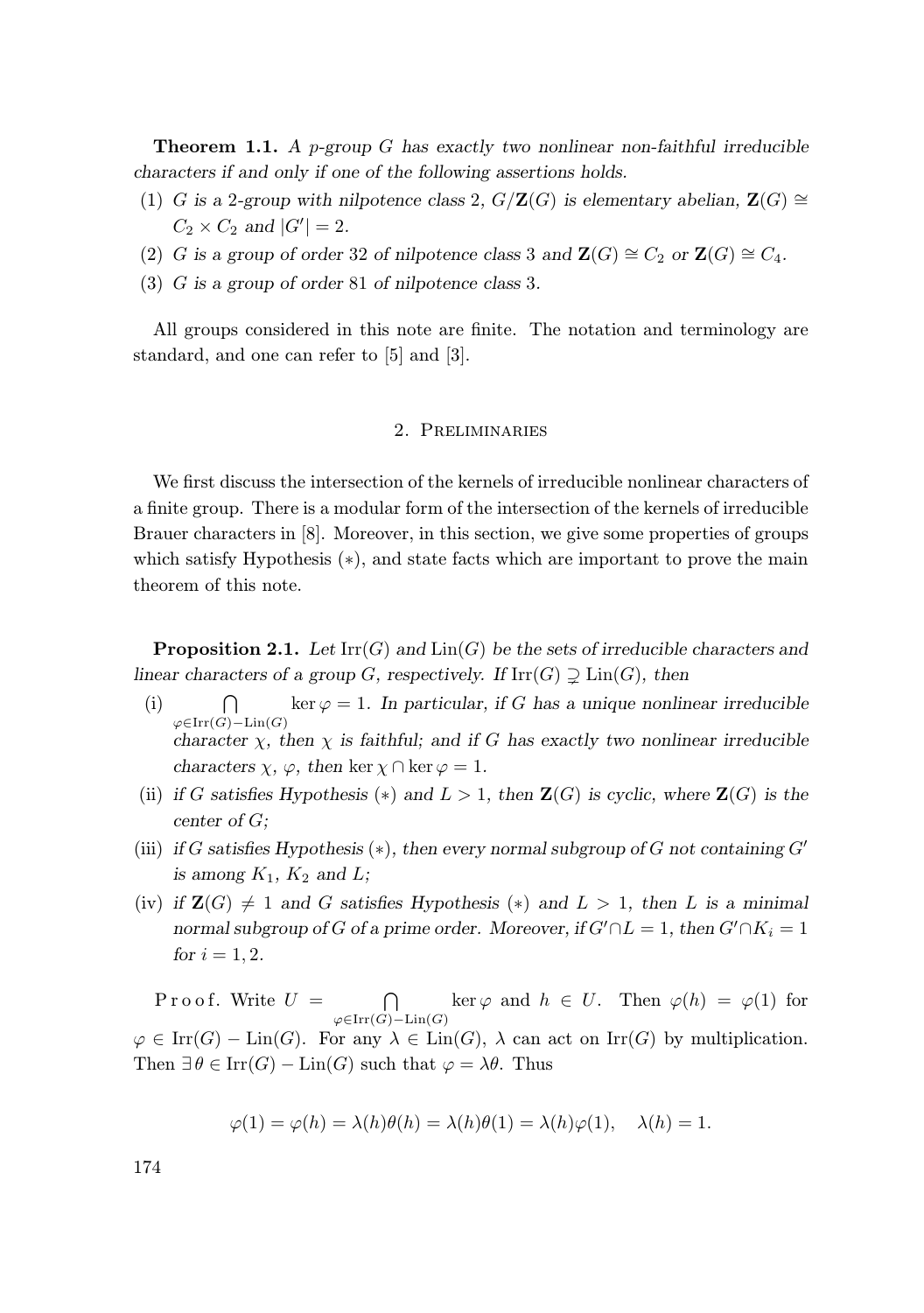Since  $\lambda$  is arbitrary, it follows that  $h \in$  $\bigcap$  ker  $\lambda = G'$ , where G' is the derived  $\lambda \in \text{Lin}(G)$ subgroup of  $G$ , and then

> $h \in U \cap G' = \bigcap \ker \mu = 1.$  $\mu \in \mathrm{Irr}(G)$

Therefore, we have that  $\bigcap$ <br> $\varphi \in \text{Irr}(G)-\text{Lin}(G)$  $ker \varphi = 1.$  Immediately, if G has a unique nonlinear irreducible character  $\chi$ , then ker  $\chi = 1$ .

If G satisfies Hypothesis (\*) and  $L > 1$ , then G has at least one nonlinear faithful irreducible character and so  $\mathbf{Z}(G)$  is cyclic.

Let G satisfy Hypothesis  $(*)$  and let N be a normal subgroup of G not containing the derived subgroup  $G'$ . Then the number of nonlinear irreducible characters of  $G/N$  is no more than 2. Let  $\text{Irr}_1(G)$  denote the set of all the nonlinear irreducible characters of G. So we have the following two cases.

Case (a): When  $\text{Irr}_1(G/N) = 1$ , it follows that  $\text{Irr}_1(G/N) = {\hat{\chi}_1}$  or  ${\hat{\chi}_2}$ , where  $\widehat{\chi}_i(Ng) = \chi_i(g)$  for  $g \in G$ ,  $i = 1, 2$ . If  $\text{Irr}_1(G/N) = {\widehat{\chi}_1}$ , we deduce that ker  $\widehat{\chi}_1 = \overline{1}$ by (i). Therefore  $N = \ker \chi_1$  since  $\ker \chi_1/N = \ker \hat{\chi}_1$ . If  $\text{Irr}_1(G/N) = {\hat{\chi}_2}$ , for the same reason as above, we have  $N = \ker \chi_2$ .

Case (b): When  $|\text{Irr}_1(G/N)| = 2$ , it follows that  $\text{Irr}_1(G/N) = {\hat{\chi}_1, \hat{\chi}_2}.$  By (i), we have that ker  $\widehat{\chi}_1 \cap \ker \widehat{\chi}_2 = \overline{1}$ . Since  $(\ker \chi_1/N) \cap (\ker \chi_2/N) = \ker \widehat{\chi}_1 \cap \ker \widehat{\chi}_2$ , it follows that  $N = \ker \chi_1 \cap \ker \chi_2 = L$ .

By the above proof, we have that N is among  $K_1$ ,  $K_2$  and L.

By (iii), it follows that  $G' \cap L = 1$  or  $G' \cap L = L$ . In both cases, we have that L is a minimal normal subgroup of G. If  $G' \subseteq \mathbf{Z}(G)$ , then G' is cyclic and so  $L \subseteq \mathbf{Z}(G)$ and then L is of a prime order. If  $\mathbf{Z}(G)$  is not containing  $G'$ , then it follows by (iii) that  $\mathbf{Z}(G)$  is among  $K_1, K_2$  and L. Thus  $L \subseteq \mathbf{Z}(G)$  and so L is of a prime order. Also, if  $G' \cap L = 1$ , then  $G' \cap K_i = 1$  for  $i = 1, 2$ . Otherwise,  $G' \cap K_i = L$  by (iii) and we have that

$$
L = G' \cap K_i = G' \cap K_i \cap L = (G' \cap L) \cap K_i = 1,
$$

a contradiction.  $\Box$ 

Seitz proved in [7] the following lemma which will be used many times in the next section.

**Lemma 2.1.** Let  $G$  be a finite group. Then  $G$  has exactly one nonlinear irreducible character if and only if one of the following conditions holds.

- (i) G is an extraspecial 2-group.
- (ii)  $G$  is a Frobenius group with elementary abelian Frobenius kernel  $G'$  and a cyclic Frobenius complement H, where  $|G'|-1=|H|$ .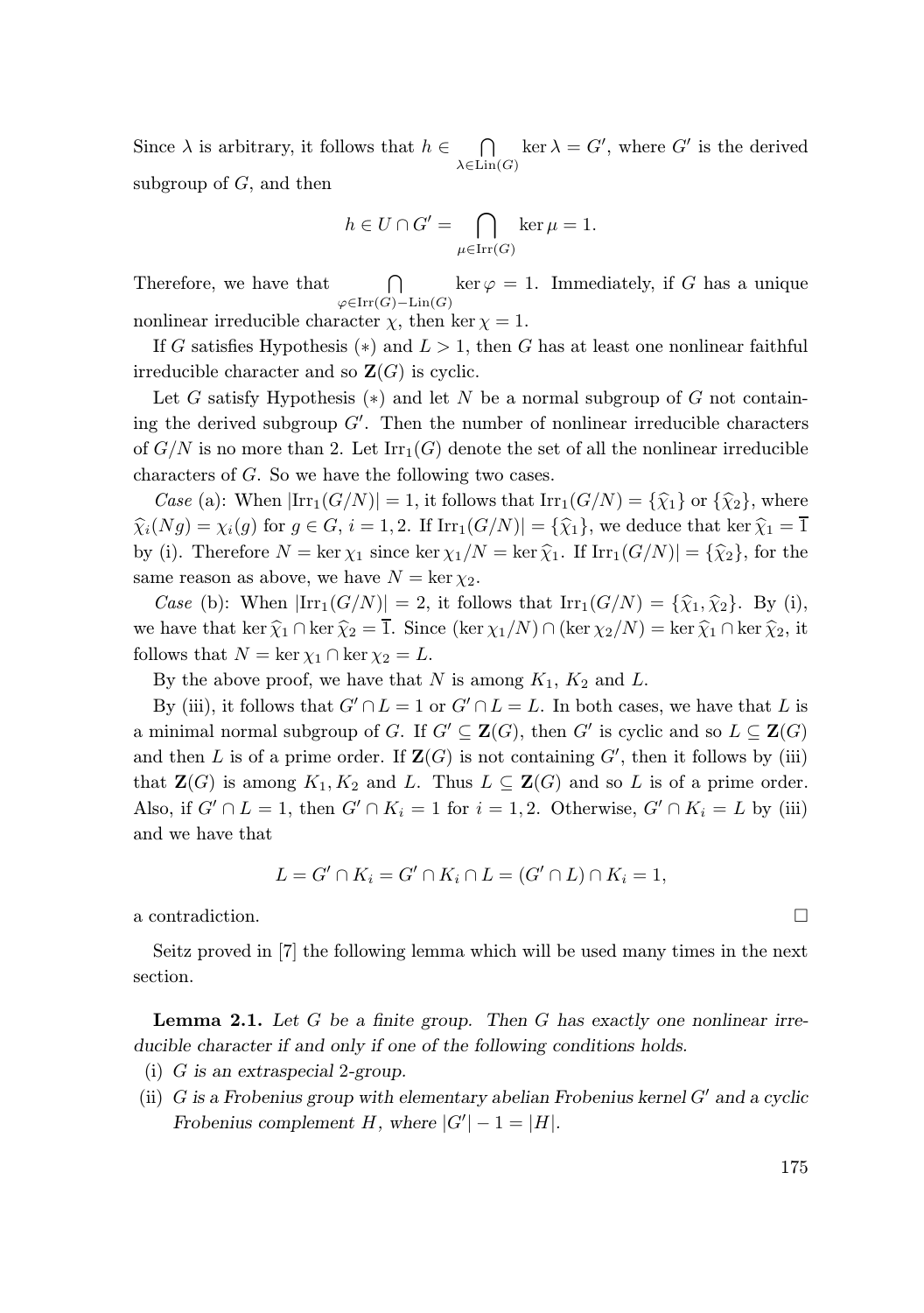Zhang classified in [9] the groups with exactly two nonlinear irreducible characters.

**Lemma 2.2.** Let  $G$  be a finite group with exactly two nonlinear irreducible characters. Then one of the following assertions holds.

- (1) G is an extraspecial 3-group.
- (2) G is a Frobenius group with abelian Frobenius complement H and elementary abelian Frobenius kernel N, and  $2|H| = |N| - 1$ .
- (3)  $G = (C_3 \times C_3) \rtimes Q_8$  is a Frobenius group with Frobenius complement  $Q_8$ .
- (4) G is a 2-group with nilpotence class 3 with a normal series  $G \triangleright G' \triangleright \mathbf{Z}(G) \triangleright 1$ , and  $G/\mathbf{Z}(G)$  is an extraspecial 2-group,  $|G'| = 4$ ,  $|\mathbf{Z}(G)| = 2$ .
- (5) G is a 2-group with nilpotence class 2 with a normal series  $G \triangleright \mathbf{Z}(G) \triangleright G' \triangleright 1$ , and  $G/\mathbf{Z}(G)$  is elementary abelian,  $|\mathbf{Z}(G)| = 4$ ,  $|G'| = 2$ . Furthermore,  $|G| = 2^{2m}, m \in \mathbb{Z}$ . (See [1], Theorem 6, page 281).

### 3. p-groups

Suppose G satisfies Hypothesis  $(*),$  and  $L < K_1, L < K_2$ . The following lemma indicates that we only need to consider 2-groups if we study  $p$ -groups satisfying those conditions.

**Lemma 3.1.** Let a p-group G satisfy Hypothesis (\*). Let  $L = K_1 \cap K_2$  and  $L \nleq K_1, L \nleq K_2$ . Then  $p = 2$  and  $|K_1| = |K_2| = 4$  if  $L > 1$ ,  $|K_1| = |K_2| = 2$  if  $L=1$ .

P r o o f. Notice that  $G/K_1$  has only one nonlinear irreducible character. Also, since G is a finite p-group, we have that  $p = 2$  by Lemma 2.1.

Assume that  $K_1/M$  is a chief factor of G. Then  $G' \nleq M$ . Otherwise,  $G' \nleq K_1$  and  $\chi_1 \in \text{Irr}(G/K_1)$ , a contradiction. Also, since  $L \leq K_2$ , we have  $M \neq K_2$ . Therefore,  $M = L$  by Proposition 2.1 (iii) and then  $K_1/L$  is a chief factor of G. Similarly,  $K_2/L$ is also a chief factor of G.

Since every chief factor of a *p*-group has order *p*, it follows that  $|K_1| = |K_2| = 2$ if  $L = 1$ . If  $L > 1$ , then it follows by Proposition 2.1 (iv) that  $|L| = 2$  and so  $|K_1| = |K_2| = 2^2.$ .

A p-group  $G$  is said to satisfy the *strong condition* on normal subgroups provided that for any  $N \trianglelefteq G$  either  $G' \leqslant N$  or  $N \leq \mathbf{Z}(G)$ . If for any  $N \trianglelefteq G$ , either  $G' \leqslant N$  or  $|N\mathbf{Z}(G)| \leqslant p$ , then we say G satisfies the *weak condition* on normal subgroups. Fernández-Alcober and Moretó in [2] gave some results about finite groups satisfying the strong condition or the weak condition on normal subgroups.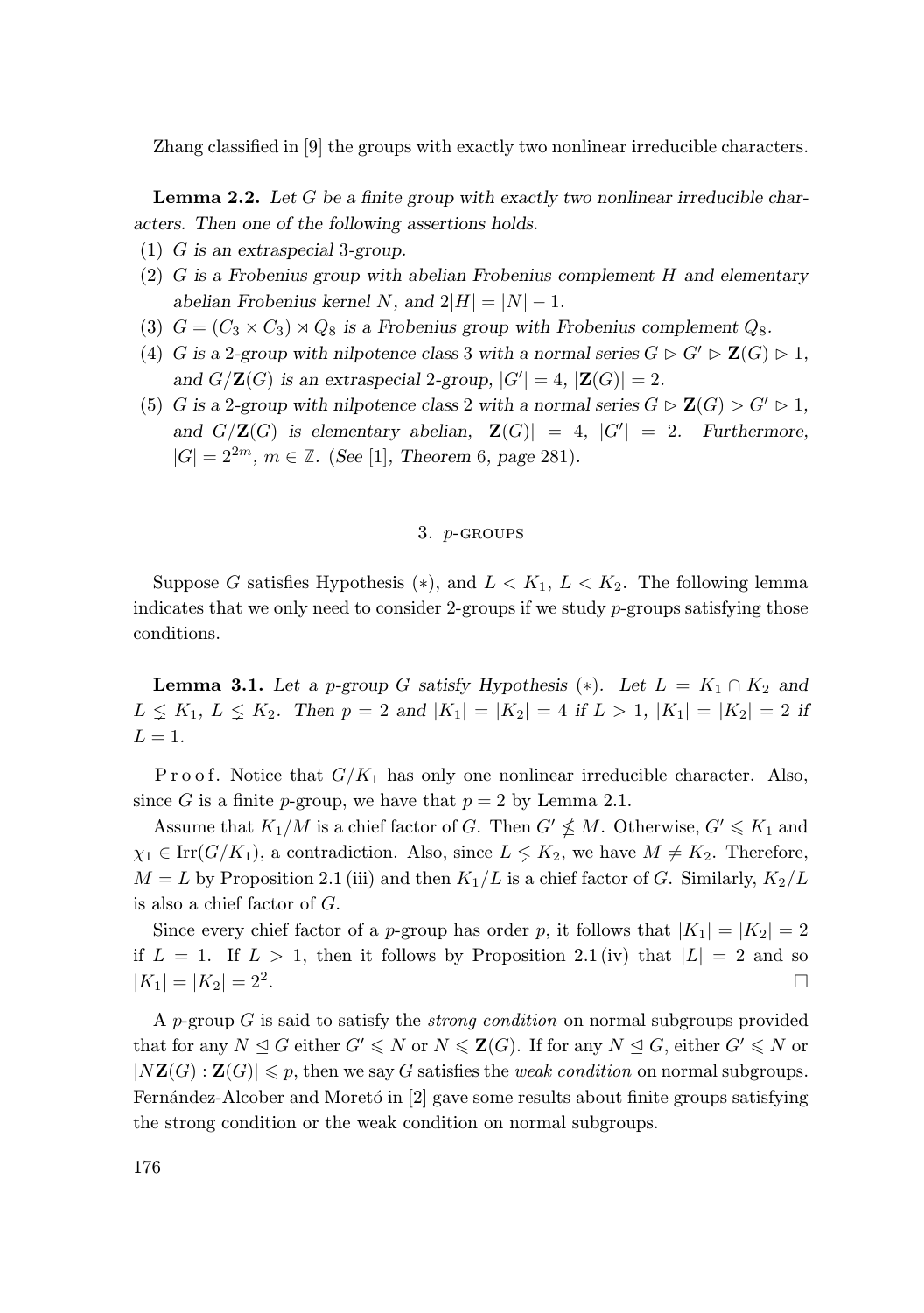**Lemma 3.2.** Let  $G$  be a p-group.

- (1) If G satisfies the strong condition on normal subgroups, then it has nilpotence class  $c(G) \leq 3$ . Furthermore,
	- (i) if  $c(G) = 2$ , then  $\exp G/\mathbf{Z}(G) = \exp G' = p$ ;
	- (ii) if  $c(G) = 3$ , then  $|G : \mathbf{Z}(G)| = p^3$  and  $|G| \leqslant p^5$ . Moreover,  $|G| = 2^4$  for  $p=2.$
- (2) If G satisfies the weak condition on normal subgroups, then it has nilpotence class  $c(G) \leq 4$ . Furthermore,
	- (i) if  $c(G) = 2$ , then  $\exp G/\mathbf{Z}(G) = \exp G' = p$  or  $p^2$ . Moreover, in the latter case  $G/\mathbf{Z}(G) \cong C_{p^2} \times C_{p^2}$  and  $G' \cong C_{p^2}$ ;
	- (ii) if  $c(G) = 4$ , then  $|G : \mathbf{Z}(G)| = p^4$ , whereas for  $c(G) = 3$  we have  $|G :$  $\mathbf{Z}(G)| = p^3, p^4$  or  $p^6$  for odd p, and  $|G : \mathbf{Z}(G)| = 2^3, 2^4$  when  $p = 2$ ;
	- (iii) if  $c(G) = 4$  and  $p = 2$ , then  $|G| = 2^5$ .

 $P \text{ ro of. See Theorem D, Theorem F and Theorem G of [2].}$ 

Let a p-group G satisfy Hypothesis  $(*)$ . Obviously, there are three cases for  $K_1 \cap K_2$ : case (i)  $L = 1$ ; case (ii)  $1 < L < K_i$ ,  $i = 1, 2$ ; and case (iii)  $K_1 \le K_2$ (or  $K_2 \leq K_1$ , but without loss of generality, we may assume  $K_1 \leq K_2$ ). Next, we respectively discuss the structure of G according to the above cases. First, we have the following theorem.

**Theorem 3.1.** A p-group G satisfies Hypothesis (\*) with  $L = 1$  if and only if G is a 2-group of nilpotence class 2,  $G/\mathbf{Z}(G)$  is elementary abelian,  $\mathbf{Z}(G) \cong C_2 \times C_2$ and  $|G'| = 2$ .

P r o o f. When G is a 2-group of nilpotence class 2,  $G/\mathbf{Z}(G)$  is elementary abelian,  $\mathbf{Z}(G) \cong C_2 \times C_2$  and  $|G'| = 2$ , by Lemma 2.2 (5) and since  $\mathbf{Z}(G)$  is not cyclic, we know that G has exactly two nonlinear irreducible characters and both of them are non-faithful. It follows that  $L = 1$  from Proposition 2.1.

Now, we assume that a p-group G satisfies Hypothesis (\*) and  $L = 1$ . First we have  $p = 2$  and  $|K_1| = |K_2| = 2$  by Lemma 3.1. Hence both  $K_1, K_2$  are minimal normal subgroups of G and  $K_1, K_2 \leq \mathbf{Z}(G)$ . Using the fact that the nontrivial normal subgroups of G not containing  $G'$  are  $K_1$  and  $K_2$ , we have that G satisfies the strong condition and so  $c(G) \leq 3$ . If  $c(G) = 3$ , then  $G' \nleq \mathbf{Z}(G)$  and hence  $\mathbf{Z}(G) = K_1$  or  $\mathbf{Z}(G) = K_2$ . When  $\mathbf{Z}(G) = K_1$ , we get that  $K_2 \leq K_1$ , contradicting that  $L = 1$ . Thus  $\mathbf{Z}(G) \neq K_1$ . For the same reason,  $\mathbf{Z}(G) \neq K_2$ . Therefore, we obtain that  $c(G) = 2$ . Also we have that  $G/Z(G)$  is elementary abelian and  $\exp G' = 2$  by Lemma 3.2. Furthermore,  $G/K_i$  is extra-special, we can deduce that  $\mathbf{Z}(G)/K_i = \mathbf{Z}(G/K_i) \cong C_2$ , and hence  $|\mathbf{Z}(G)| = 4$ . We claim that  $|G'| = 2$ , otherwise, we must have that  $\mathbf{Z}(G) = G' \cong C_2 \times C_2$ . Thus we can obtain three normal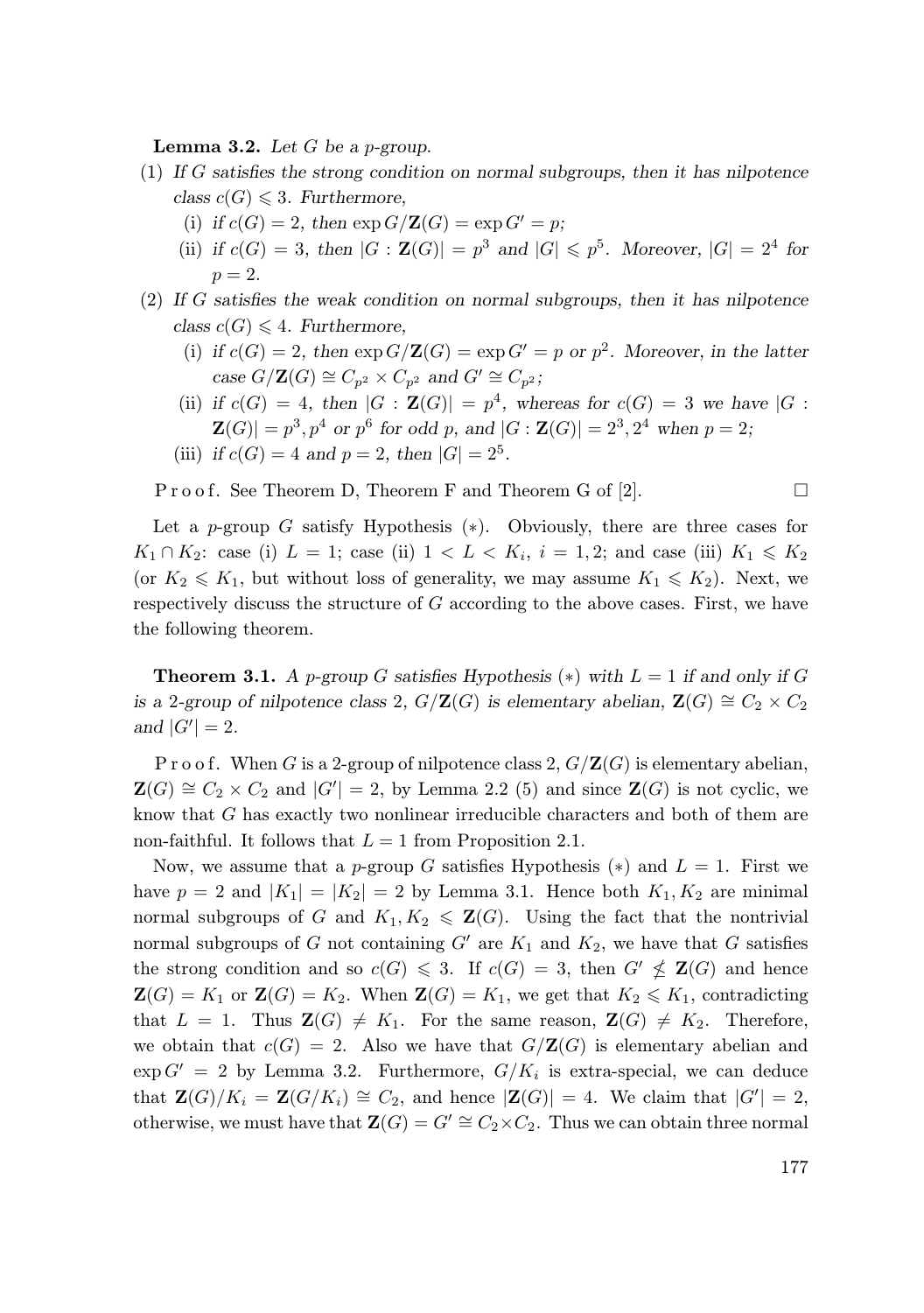subgroups of  $G$  which are different from one another and do not contain  $G'$ . That is impossible as the nontrivial normal subgroups of G not containing  $G'$  are  $K_1$  and  $K_2$ . Then the claim follows. Therefore by Lemma 2.2 (5) we have that  $G$  has exactly two nonlinear irreducible characters. Thus G has no faithful irreducible characters, and so  $\mathbf{Z}(G)$  is not cyclic, which implies that  $\mathbf{Z}(G) \cong C_2 \times C_2$ .

In the next Lemma, we give some properties of  $p$ -groups which satisfy Hypothesis (\*) and  $L > 1$ .

**Lemma 3.3.** Let a finite p-group G satisfy Hypothesis (\*) and let  $L > 1$ . Then  $L < G'$  and G satisfies the weak condition on normal subgroups.

P r o o f. By Proposition 2.1 (iv), we have that  $G' \cap L = 1$  or  $L < G'$ . If  $G' \cap L = 1$ , then  $G' \cap K_i = 1$ ,  $i = 1, 2$  by Proposition 2.1. Thus G' and L are all minimal normal subgroups of G and since G is a p-group, we have  $L, G' \subseteq \mathbf{Z}(G)$ . Since  $\mathbf{Z}(G)$  is cyclic, we have that  $L = G'$ , a contradiction. So  $L < G'$ .

Next, we prove that G satisfies the weak condition. First,  $L \leq \mathbf{Z}(G)$ . And by Proposition 2.1 (iii), we only need to prove that  $|K_i\mathbf{Z}(G)| = |K_i|$  $(K_i \cap \mathbf{Z}(G)) \leq p, i = 1, 2.$  Since  $L \leq K_i \cap \mathbf{Z}(G) \leq K_i$ , and  $K_i/L$  are chief factors of G or  $K_i/L = 1$ ,  $i = 1, 2$ , the proof follows.

In the rest of this paper, we consider the cases (ii) and (iii) stated above.

**Theorem 3.2.** A p-group G satisfies Hypothesis  $(*)$  with  $1 < L < K_1$  and  $1 < L < K_2$  if and only if G is a group of nilpotence class 3, order 32, and  $\mathbf{Z}(G) \cong C_2$ or  $C_4$ .

 $P$  r o o f. A computation in GAP using the GAP libraries shows that the groups  $G$ of order 32 and nilpotence class 3 are  $((C_4 \times C_2) \rtimes C_2) \rtimes C_2$ ,  $(C_8 \rtimes C_2) \rtimes C_2$ ,  $C_2((C_4 \times C_2) \rtimes C_2) = (C_2 \times C_2)(C_4 \times C_2), (C_2 \times D_8) \rtimes C_2, (C_2 \times Q_8) \rtimes C_2$  with  $\mathbf{Z}(G) \cong C_2$  and  $(C_4 \times C_4) \rtimes C_2$ ,  $C_4D_8 = C_4(C_4 \times C_2)$ ,  $(C_8 \times C_2) \rtimes C_2$  with  $\mathbf{Z}(G) \cong C_4$ . Using GAP's program to compute character tables we verified that in each case Hypothesis (\*) holds for G with  $1 < L < K_1$  and  $1 < L < K_2$ .

Now we assume that G satisfies Hypothesis  $(*)$ , and  $1 < L < K_1$ ,  $1 < L < K_2$ . First,  $p = 2$  by Lemma 3.1. Notice that  $L < G'$  by Lemma 3.3. Then L is the unique minimal normal subgroup of  $G$ . And we have that the nilpotence class satisfies  $c(G) \leq 4$  by Lemma 3.2.

If  $c(G) = 2$ , then  $G' \leq \mathbf{Z}(G)$  and so  $G'$  is cyclic. By Lemma 3.2, it follows that  $\exp G' = 2$  or  $2^2$ . We must have  $\exp G' = 2^2$ , otherwise,  $|L| = |G'| = 2$ and since  $L, G' \subseteq \mathbf{Z}(G)$ , we get that  $L = G'$ , a contradiction. Thus  $G' \cong C_4$  and  $G/Z(G) \cong C_4 \times C_4$ . Note that  $G/L$  has exactly two nonlinear irreducible characters.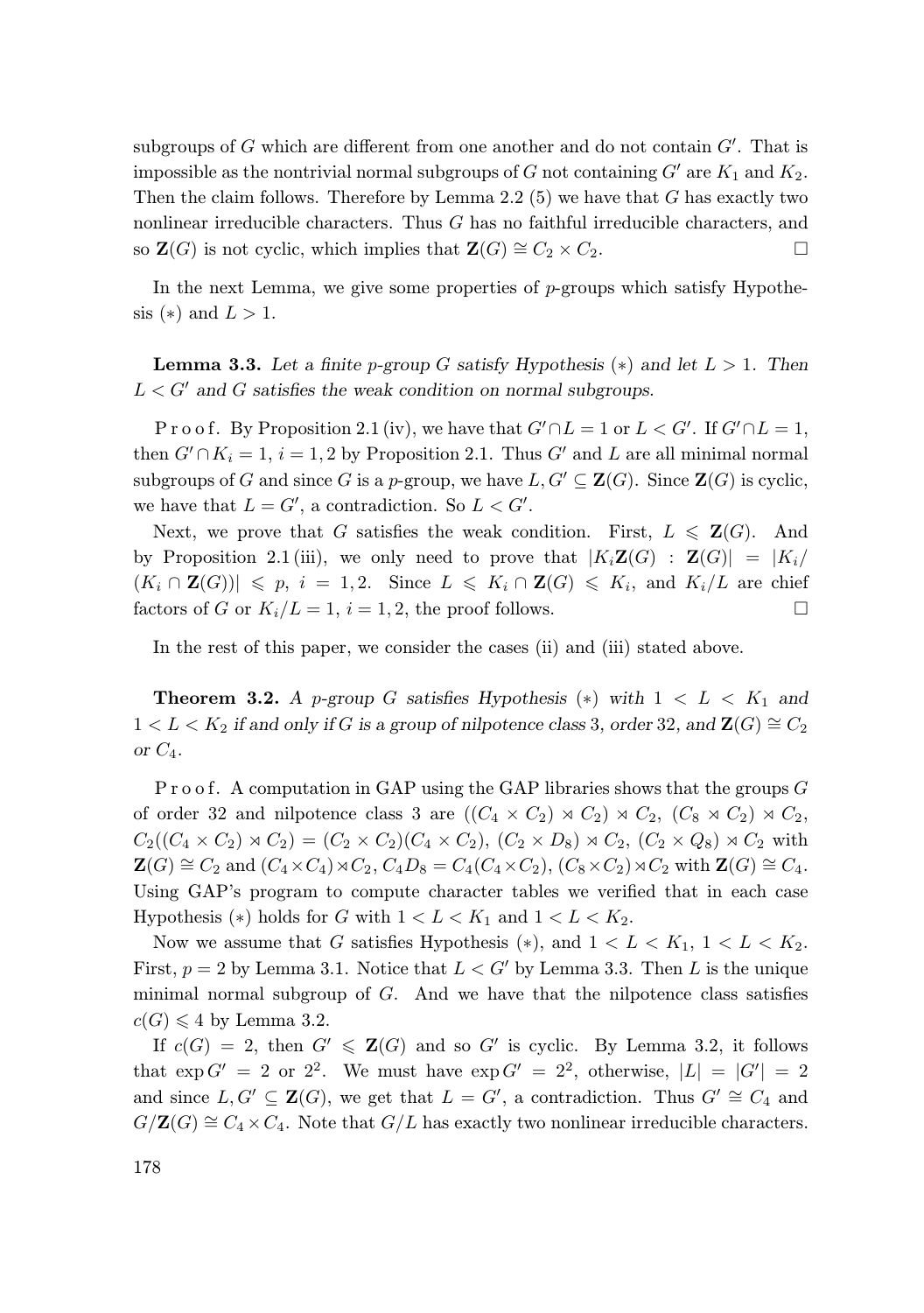By Lemma 2.2 and  $c(G/L) = 2$ , it follows that  $|\mathbf{Z}(G/L)| = 4$  and then  $|\mathbf{Z}(G)/L| \leq 4$ ,  $|\mathbf{Z}(G)| \leq 8$ . Also, by [1], Theorem 6, page 281 we have that  $|G/L| = 2^{2m}$ ,  $m \in \mathbb{Z}$ . Since  $G' \leq \mathbf{Z}(G)$ , it follows that  $|\mathbf{Z}(G)| = 8$  or 4. If  $|\mathbf{Z}(G)| = 4$ , then  $|G| = 2^6$  and  $|G/L| = 2^5$ , a contradiction. Thus  $\mathbf{Z}(G) \cong C_8$ . Also, note that  $G/K_1$  has only one nonlinear irreducible character. By Lemma 2.1 (Seitz's Theorem), it follows that

$$
2=|\mathbf{Z}(G/K_1)|=|\mathbf{Z}(\chi_1):K_1|.
$$

Since  $|K_1| = 4$ , it follows that  $|\mathbf{Z}(\chi_1)| = 8$ . Therefore  $\mathbf{Z}(G) = \mathbf{Z}(\chi_1) \supset K_1$ . Since  $K_1 \subseteq \mathbf{Z}(G)$  and  $G' \subseteq \mathbf{Z}(G)$ , we have that  $K_1 = G'$  as they have the same order, a contradiction.

If  $c(G) = 4$ , by Lemma 3.2 it follows that  $|G| = 2^5$ , that is, G has maximal class. And then G' has index 4 in G and so  $|G'| = 8$ . Since  $G/L$  has exactly two nonlinear irreducible characters  $\hat{\chi}_1$ ,  $\hat{\chi}_2$  and ker  $\hat{\chi}_i = K_i/L \neq \overline{1}$  for  $i = 1, 2$ , it follows that  $\mathbf{Z}(G/L)$  is not cyclic and hence  $|(G/L)'| = |G'/L| = 2$  by Lemma 2.2. So  $|G'| = 4$ . We arrive at a contradiction.

The remaining case is  $c(G) = 3$ . By Lemma 3.2 it follows that  $|G : \mathbf{Z}(G)| = 2^3$ or  $2^4$ . Note that  $G' \nleq \mathbf{Z}(G)$ . So  $\mathbf{Z}(G) \in \{L, K_1, K_2\}$  by Proposition 2.1 (iii). Thus  $|\mathbf{Z}(G)| = 2$  or  $2^2$ . Again by  $|G/L| = 2^{2m}$ , we have that  $|G| = 2^5$ .

**Theorem 3.3.** A p-group G satisfies Hypothesis (\*) and  $K_1 \leq K_2$  if and only if  $G$  is a group of nilpotence class 3 and order  $3^4$ .

P r o o f. First assume that G satisfies Hypothesis (\*) and  $K_1 \leqslant K_2$ . Then  $L = K_1$ and so by Proposition 2.1 we have that  $\mathbf{Z}(G)$  cyclic and  $K_1$  is a minimal normal subgroup of G with  $K_1 \leq \mathbf{Z}(G)$ . Hence  $|K_1| = p$ . Moreover, Lemma 3.3 and Lemma 3.2 show that  $K_1 < G'$  and  $c(G) \leq 4$ .

Assume that  $K_1 \leq K_2$ . Then  $\text{Irr}_1(G/K_2) = {\hat{\chi}_2}$ , where  $\text{Irr}_1(G/K_2)$  denotes the set of nonlinear irreducible characters of  $G/K_2$ . So  $p = 2$  by Lemma 2.1. Moreover, we have  $\text{Irr}_1(G/K_1) = {\hat{\chi}_1, \hat{\chi}_2}$ . It follows that  $c(G/K_1) = 2$  or 3 by Lemma 2.2.

Case (1), when  $c(G/K_1) = 3$ .

If  $c(G) = 4$ , then  $|G| = 2^5$  by Lemma 3.2, and so  $|G/K_1| = 2^4$ . But groups with order 2 <sup>4</sup> and nilpotence class 3 have three nonlinear irreducible characters, which is a contradiction.

If  $c(G) = 3$ , then  $|G/\mathbf{Z}(G)| = 2^3$  or  $2^4$  by Lemma 3.2. Note that  $G' \nleq \mathbf{Z}(G)$ , hence  $\mathbf{Z}(G) = K_1$  or  $K_2$ . If  $\mathbf{Z}(G) = K_1$ , then  $|\mathbf{Z}(G)| = 2$  and so  $|G| = 2^4$  or  $2^5$ . When  $|G| = 2<sup>4</sup>$ , since  $c(G) = 3$ , it follows that G has just one nonlinear non-faithful irreducible character. This is a contradiction. When  $|G| = 2^5$ , we would obtain a contradiction in the same way as in the situation of  $c(G) = 4$ . If  $\mathbf{Z}(G) = K_2$ , then G satisfies the strong condition on normal subgroups. By Lemma 3.2, we have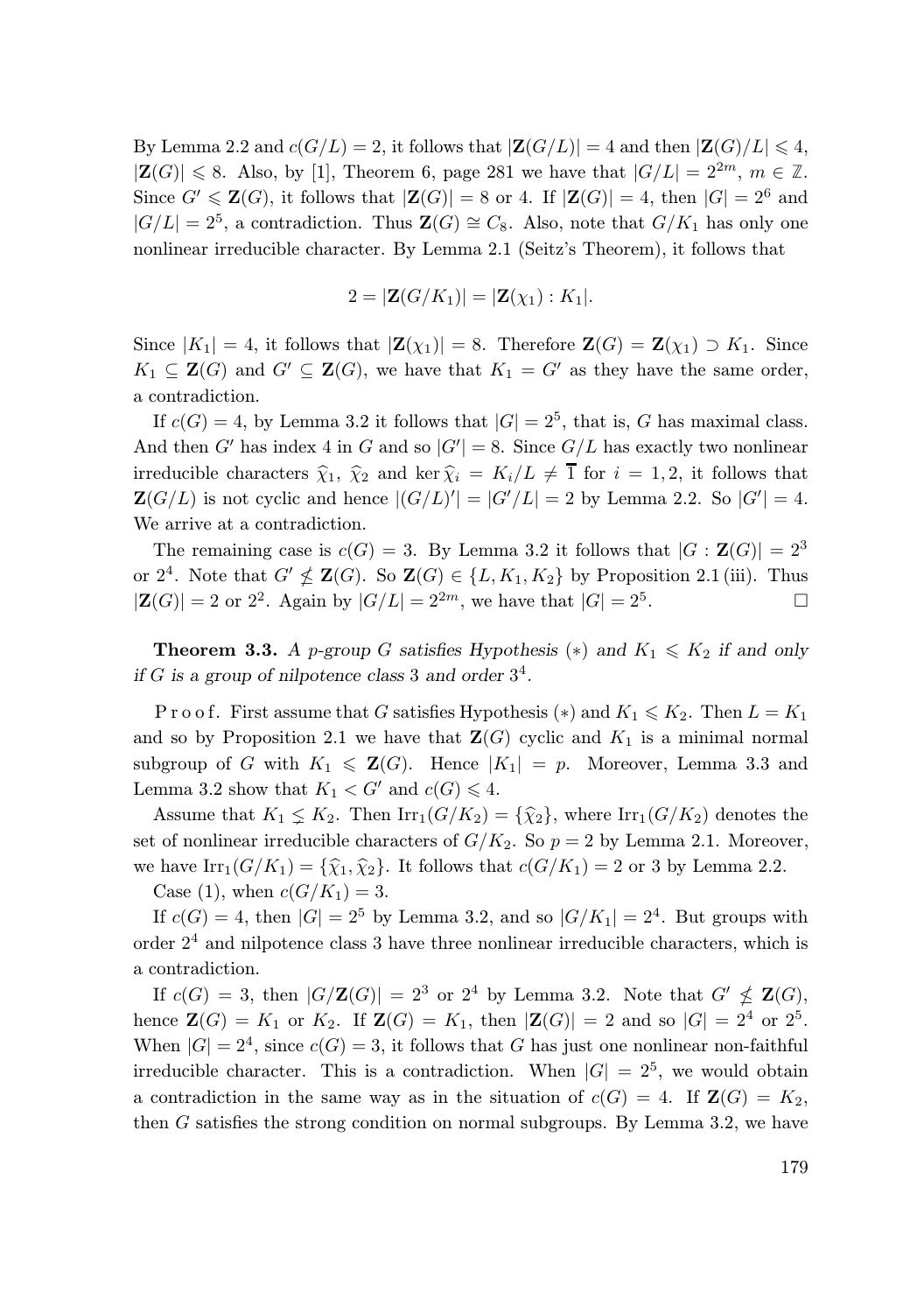$|G| = 2<sup>4</sup>$  which is not possible as above. Since  $c(G/K_1) = 3$ , it is not possible that  $c(G) = 2.$ 

Case (2), when  $c(G/K_1) = 2$ .

By Lemma 2.2, we get  $|G'/K_1| = 2$  and  $|\mathbf{Z}(G/K_1)| = 4$ . Since  $G/K_1$  has a faithful nonlinear irreducible character  $\hat{\chi}_1$ , it follows that  $\mathbf{Z}(G/K_1) = C_4$ . Therefore, we deduce that  $G'/K_1$  is the unique minimal normal subgroup of  $G/K_1$ . Thus we get that all nonlinear irreducible characters of  $G/K_1$  are faithful, contradicting the fact that  $\widehat{\chi}_2$  is non-faithful for  $G/K_1$ .

Therefore we get that  $K_1 = K_2$ .

Write  $K_1 = K_2 = K$ . Then K is the only nontrivial normal subgroup of G which does not contain  $G'$ . Since  $K \le \mathbf{Z}(G)$ , it follows that G satisfies the strong condition on normal subgroups and hence  $c(G) \leq 3$ . If  $c(G) = 2$ , then G' is cyclic as  $G' \leq \mathbf{Z}(G)$ . Therefore  $|G'| = p$  as  $\exp G' = p$ . It follows that  $K = G'$ , a contradiction. So  $c(G) = 3$ . If  $p = 2$ , then  $|G| = 2<sup>4</sup>$  by Lemma 3.2. That is impossible as above. Hence  $p \neq 2$ . Note that  $G/K$  has exactly two nonlinear irreducible characters. Then  $G/K$  must be an extra-special 3-group by Lemma 2.2 and so  $p = 3$ . Moreover, by Lemma 3.2, we have  $|G : \mathbf{Z}(G)| = 3^3$ . Since  $G' \nleq \mathbf{Z}(G)$  and by Proposition 2.1 (iii), we obtain that  $K = \mathbf{Z}(G)$ . It follows that  $|\mathbf{Z}(G)| = 3$ . Hence  $|G| = 3^4$  and G has maximal class.

Conversely, assume that  $|G| = 3^4$  and  $c(G) = 3$ . Then  $|\mathbf{Z}(G)| = 3$  and  $G/\mathbf{Z}(G)$ is an extra-special 3-group by the properties of groups of order  $3<sup>4</sup>$  with maximal class. Hence  $G/Z(G)$  has exactly two nonlinear irreducible characters by Lemma 2.2 and they are faithful. It indicates that there are  $\chi_1, \chi_2 \in \text{Irr}_1(G)$  and ker  $\chi_1$  = ker  $\chi_2 = \mathbf{Z}(G)$ . Since ker  $\chi_1 \cap \ker \chi_2 \neq 1$ , it follows that G must have  $\varphi \in \text{Irr}_1(G)$ and  $\varphi \neq \chi_1, \chi_2$ . Suppose ker $\varphi \neq 1$ . Since  $\mathbf{Z}(G) \leq \ker \varphi$ , it follows that  $\varphi \in$  $\text{Irr}_1(G/\mathbf{Z}(G))$ . So we find three nonlinear irreducible characters in  $G/\mathbf{Z}(G)$ , which is impossible. Consequently,  $\varphi$  must be faithful and so G has exactly two nonlinear non-faithful irreducible characters.  $\Box$ 

Finally, the proof of Theorem 1.1 in Introduction is immediately available by Theorems 3.1, 3.2 and 3.3.

Acknowledgement. The authors are very much indebted to the anonymous referee for his comments that improved significantly the presentation of the paper.